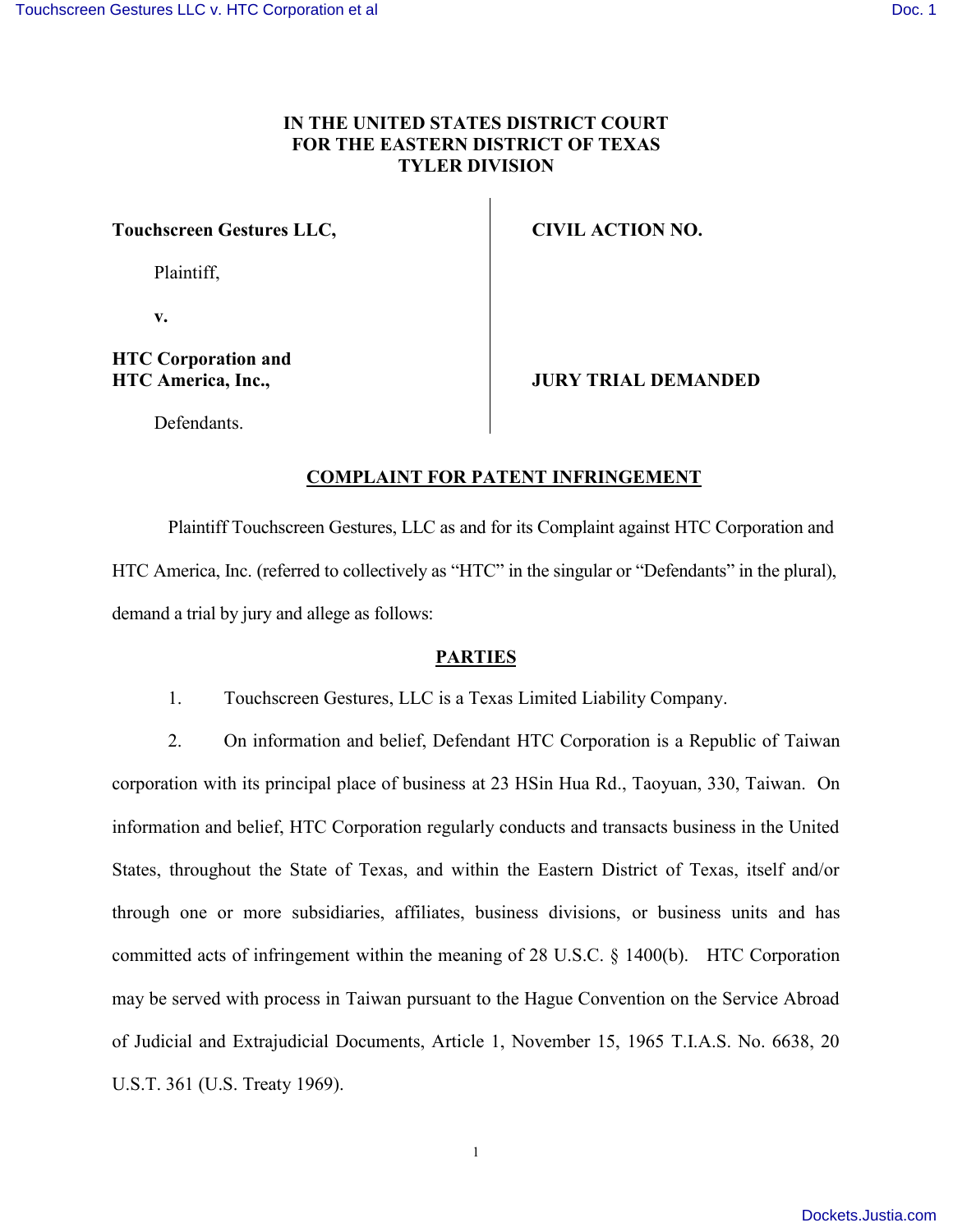3. On information and belief, Defendant HTC America, In the lawWs aosfhingwhich its principal place of busineWs ayat S1u30e2040SOE Belevue, Washington h98005 fendant has appointed National Reg 16055 Speanctee rCBIvd., Suite 2T3X5,7 HOo6u2stanss, its agent for service Defend ant Americrae, glund and moducts and transacts business in Texa United States, and awsiten Dinstrict of Texas, itself and/or through subsidiaries, affiliates, business di $\circ$ insion fos moartibounsianhneTon $\circ$ sbeuhietfs. America, is in a wholow liny ed subsible TaC y Coo frpo a and iosnerves as a representative in the  $\lambda$ of HTC Corpofroantipoun rposes of conducthien  $dJ$  bout seich eS statiens.

#### JURISDICTION AND VENUE

4. This action arises under the Patent Law \$5 fUt Ste CUnite §§ 1 et seq. This Court has exclusive subject matter jurisdicti U.S.C. §§ 1331 and 1338(a).

5. Venue is proper in this district under 28 U.S.C. §§ 1400(b). On informatiholTnChastransacted business in theis district,  $1400$ committed acts of patent infringheymtehnet minakthnig, duistnig tand/or s touch screen devices including those devices commonly refe tablets.

6. On information althTclOIs estuebiject to this Court s general personal jurisdictHoTnChbaescamuisneimum contacts within the State o EasteD instrict of a The exassuant to due process and/or the Texas Defen**shave**purposefully tha evanisled obtethem privileges of conducting bus State of Texas Eaansd **@insthict** of HTTeOx agularly conducts and solicits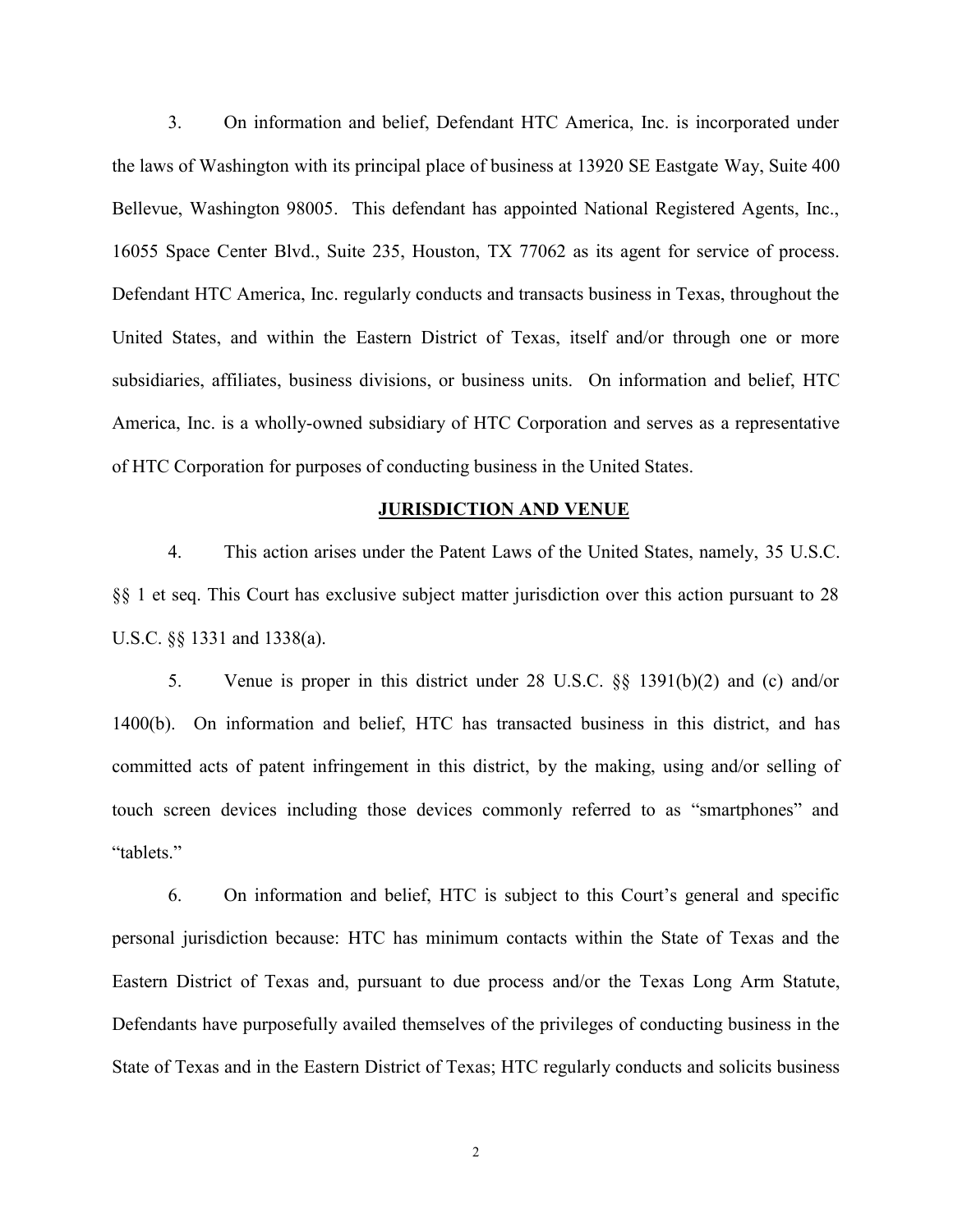within the State of TexaEsa satual direction of  $\overline{a}$  ouchscones  $\overline{a}$  within  $\overline{b}$ LLC sauses of action arishet  $C$ sbestling from  $R$  and  $R$  and other activities in the  $R$ State of Texas EaansdeDimisthing tof Texas.

### COUNT I

### INFRINGEMENT OF U.S. PTAITBEANS T NO.

7. TouchscGesturesis LtLCe owner of all rights, title and in States Pas.  $\vec{q}$ n18N4q (0311 031Patent ) entitled and Controller for Identifying the States Pas. a Drag GestuTrhe0e31Patent was isFseuberollaorn, 27a, ft2e0t07a full and fai examination by the United States Patent and Trademark Office 03 Patent was Jfulleyd 60 n2A Ot 0 ached as Exhibit A is a copy of the

8. The 03 Patent is generally directed to obvious, maihads and controllers and gesture units for identifying a drag gesture on or tablet .

9. On information belofion believen and now is in0f3 Thagtion regional time the State of Texas, in thiss plu**e is eaw** hebirsetrict the United States by importing, selling or  $\phi$  of the order selenge to sell to the corporate methods, c  $g$ esture units according to the fo $0$ n3t atiPoanteanntedx abo $\theta$  pileefbel ToCf prodss  $\operatorname{ctth}$  atinignthe 031 Pate, nbeaine but dleimitet of HenTo  $\mathcal D$  ne and Sensation smartphones as ell at  $\pm$  Cheets tream whan bhe tallow the identification of drag general  $\pm$ via methods, controllers and gestures units that **In Odisin higues** claim liable for infring  $\epsilon$ On $\delta$  ePrattentitibursuant to 35 U.S.C. § 271.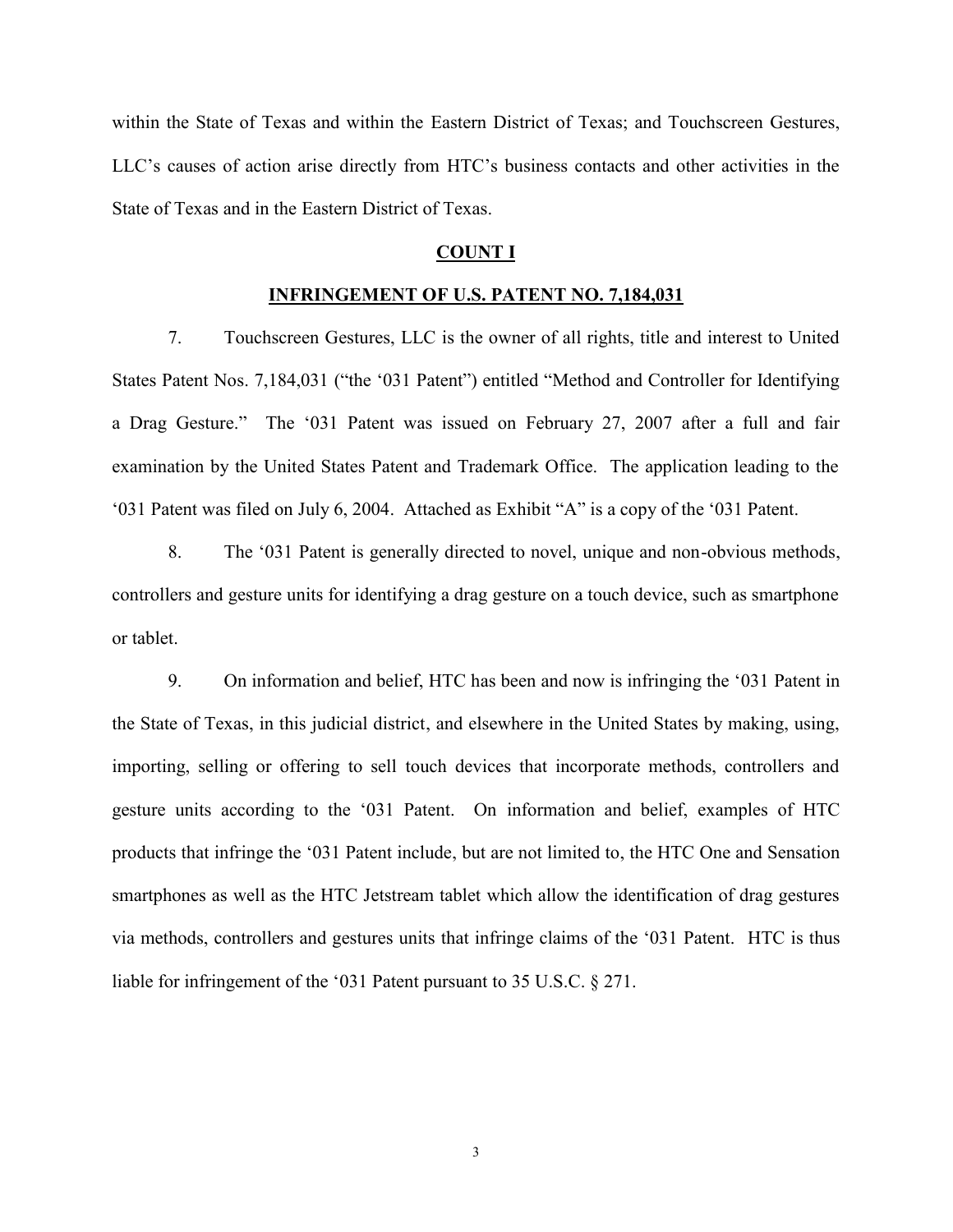10. To the extent that infacting the searning of that factor in the find the the 03 Patent is or has  $\overline{b}$  we changle  $\overline{c}$  the  $\overline{c}$  vestures the right to requestion  $\overline{c}$ a finding at time of trial.

11. As a resHolTtCsoinfringement03ofPatheeThot,uchscGl**es**tureGs, LL has suffered monetary damages in an amount not yet determi damages in the fHe TuO sien furning asing activities are enjoined by this C

12. Unless a permanent injunctio.htTiGani**s**isutesdaegne $\overline{\text{matrix}}$ , isonegrva employees, representatives, affiliates, and all others acting or  $\inf$  infringin $\theta$  3the tehouchscreen Geswiul retuse, be LeC atly and irreparably harmonic sum and it and it and it and it also in the standard statement of the statement of the statement of the statement of the statement

#### COUNT I

# INFRINGEMENT OF U.S. P7A1TBEND TO NO.

13. TouchscGesturesisLthCe owner of all rights, title and in States Paste $\vec{a}$ nt $0$   $\infty$   $\infty$  the  $0\cdot \vec{b}$  atent ) en $M$ tett $l$ heodd for Identifying a Movem Single Tap on a toudh5eD@ateent was i5sbewdaoy020ft2er a full and fair examination by the United States Patent and Trademark O the  $506$  atent was ffieled  $u$  any 1.2. At  $206$  Hed as Exhibit B is a copy Patent.

14. The 506Patent is genoetreadlytodince vel, uniquale commod throodns and controllers of identifying a movement of single tap which an object contacting, asutobucahs dsenvaictephone or tablet.

15. On information **belichas b**elbeef**e**lnn**aw** is infrin5**o0i6Re**, tehnet in the State of Texas, in this judicial district, and elsewhere in t importing, selling or offering to isnecloirpoourathe dreavericoloused stohlabetids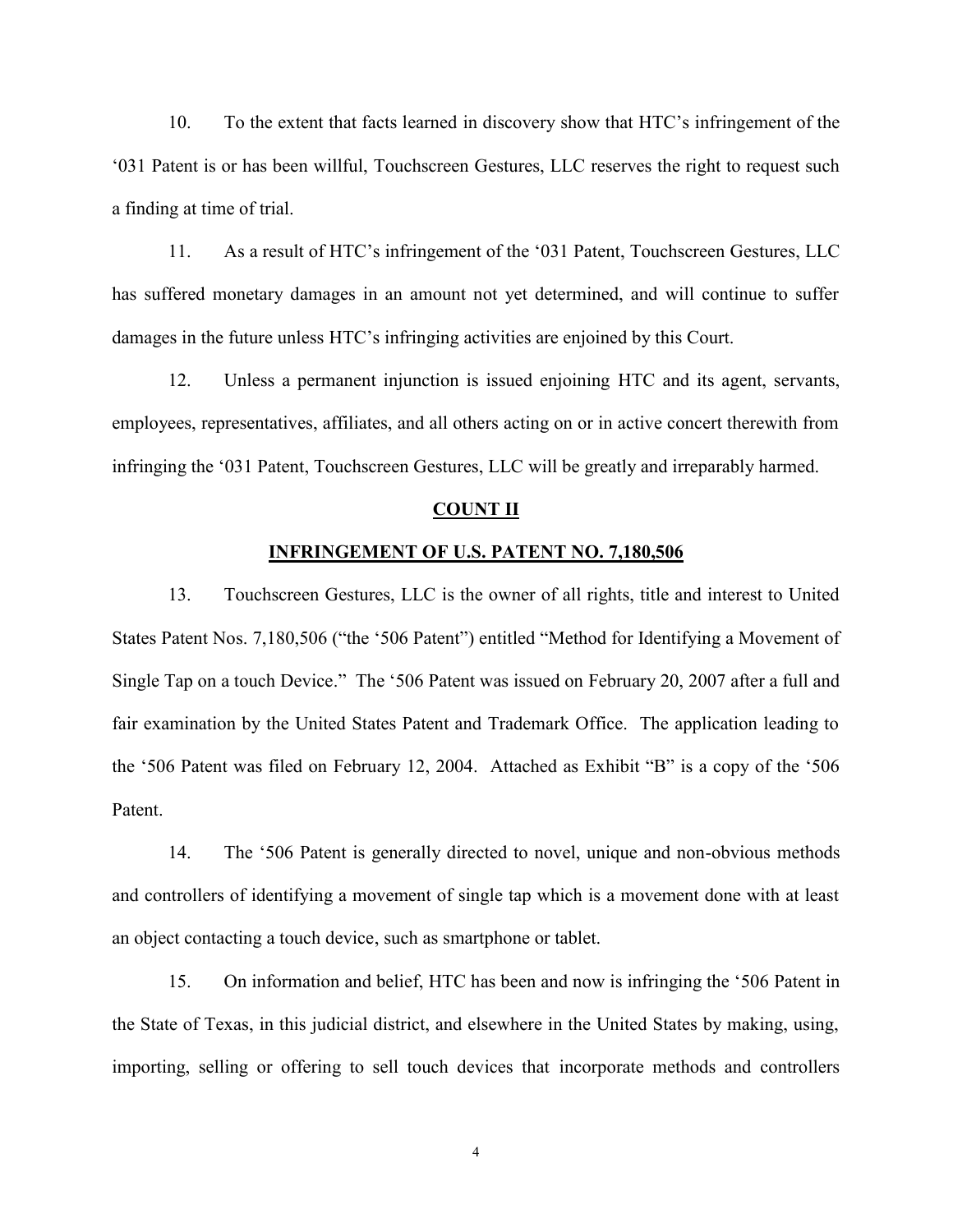according to the nt031OFP information and HoTeOpireofdue cot amtholaets inoffring the  $506$  atent include, but are  $m \delta$  Climited and  $\delta$  the sation smartphone as the HTC Jetstwile jacht allow the identification of awhich whished to a movement done with at least an objeacnt dc own tith a touch device and which the which therefore in device a claims  $\circ$   $5$   $0$   $0$   $0$   $\alpha$  ate nHtT  $0$  s thus liable for infri5n  $0$ g  $0$   $\alpha$  anteemt op furt sue ant to 3 U.S.C. § 271.

16. To the extent that foaicst solvee ary net be blow TwnCst his fartingement of the  $50E$  atent is or has  $\overline{b}$  we changle  $\overline{c}$  to  $\overline{c}$  respectures, the right to requestion  $\overline{c}$ a finding at time of trial.

17. As a resHulTtCsoinfringemen15006PatheeThot,uchscGl**es**tures, LLC has suffered monetary damages in an amount not yet determi damages in the fhe **TuOsien furninegsing** activities are enjoined by this C

18. Unless a permanent injunctio.htTiGani**s**isutesdaegnejnosti,nisnegrvan employees, representatives, affiliates, and all others acting or  $\inf$ ringin $\bar{\mathfrak{g}}$  Ot $\pmb{\circ}$  ate  $\bar{\mathfrak{h}}$  o,uchsc $G$  estures, will  $\mathsf{L} \mathfrak{G}$  e greatly and irreparably h

#### COUNTII

#### <u>INFRINGEMENT OF U.S. P741196BNS</u> T6 NO.

19. Touchscirse  $\mathsf{a}$  he owner of all rights, title and interest to Nos.7,90356 the 356Patent ) enMettlheodd and Controller for Identifying Gestures The  $\oplus$  atent was in Mesured of  $\beta$ , a 2t the  $0.7a$  full and fair examination by the United States Patent and Trademark Offic85  $\mathcal P$  ahe application leads to the to the Index of the United States filed Foenbruary 1.2At $2a$  the des Exhibit C is a copy of the 356 P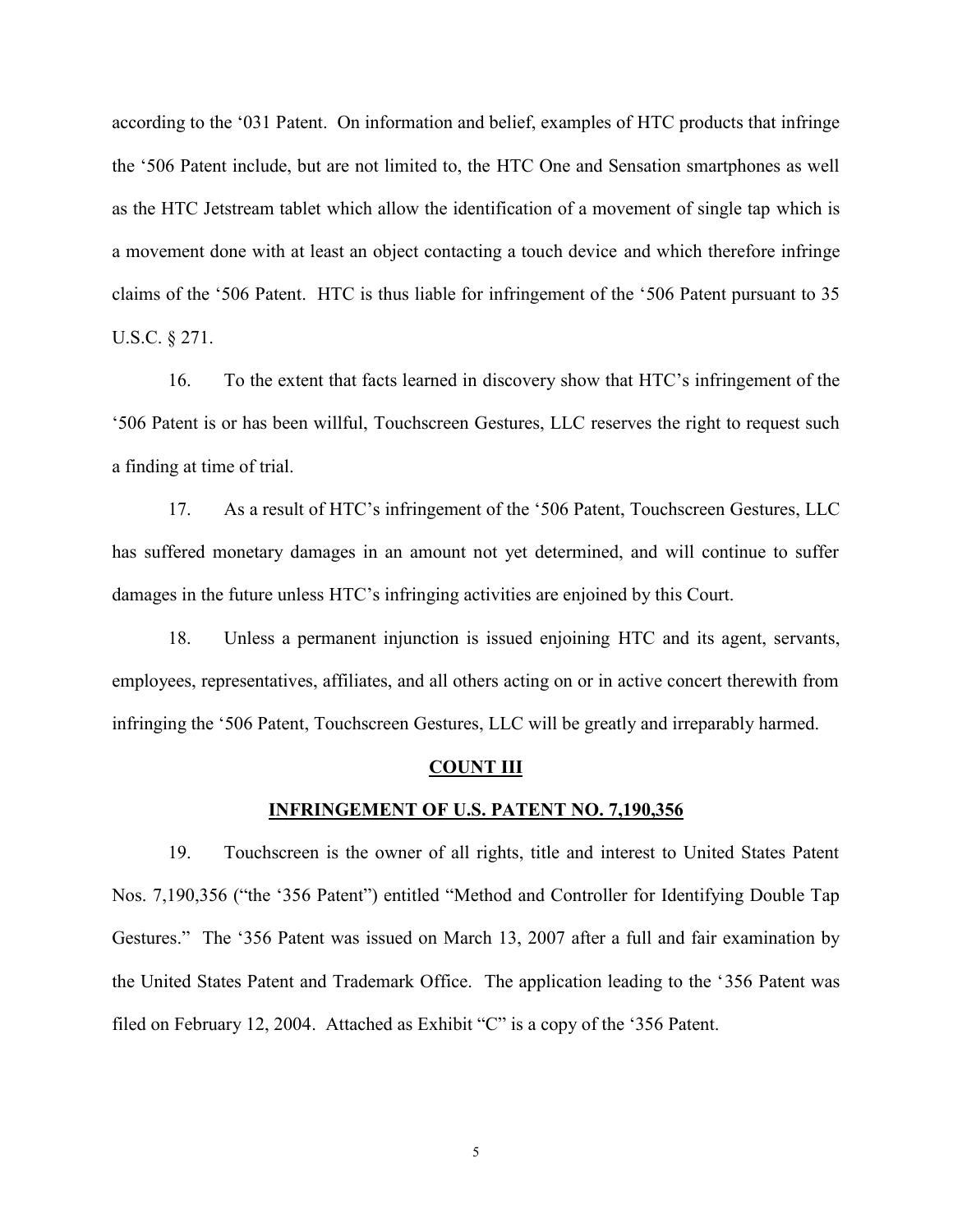20. The 356P atent is generolaltloy rodoirveed teuniquale vaconnodes holonds and controllers of identifying double tap gestures on a touch which is a movement done with at least an, o suje at a constracting oan or tablet.

 $21.$  On inform and HbTe  $\mathbf{C}$  in and and now is 355  $\mathbf{F}$  raing in ginthe the State of Texas, in this judicial district, and elsewhere in t importing, selling or offering to isnecloirpoourathe dreavericbloostostlinkanantishing methods and controllers according  $356$ Rhateent. On information and HTT of intertionation fing the 356Patent include, but are  $M \Phi C$  limited and  $S$  the sation smartphone as the HTC Jetstwrehaloch taalblow the tioche onobilibiled tap genastures on a touch  $\alpha$ devicaend whitothereformferinge claims 3566PattheentHTCis thus liable for infringemen $850$  athe ent pursuant to  $35$  U.S.C.  $\S$  271.

22. To the extent that facts learnedHTnC sidnin's age enrey nst hoof wth the a  $356$  atent is or has  $\overline{b}$  we changle  $\overline{c}$  the  $\overline{c}$  vestures, the right to requestion  $\overline{c}$ a finding at time of trial.

23. As a resht **TtCs of** fringement  $\delta$  56 the attempt of the  $\delta$ <sub>5</sub> destures, LLC has suffered monetary damages in an amount not yet determined, damages in the fhellfu Cosien furninging activities are enjoined by this C

24. Unless a permanent injunctio.htTiGani**s**ds utesdaegne jnosti,nisnegrvan employees, representatives, affiliates, and all others acting or  $\inf$  infringing  $5t$   $\theta$  ate  $\hbar$   $\phi$ ,  $\mu$  chs  $c$   $\theta$  estures will  $L$   $\theta$  e greatly and irreparably harmodic.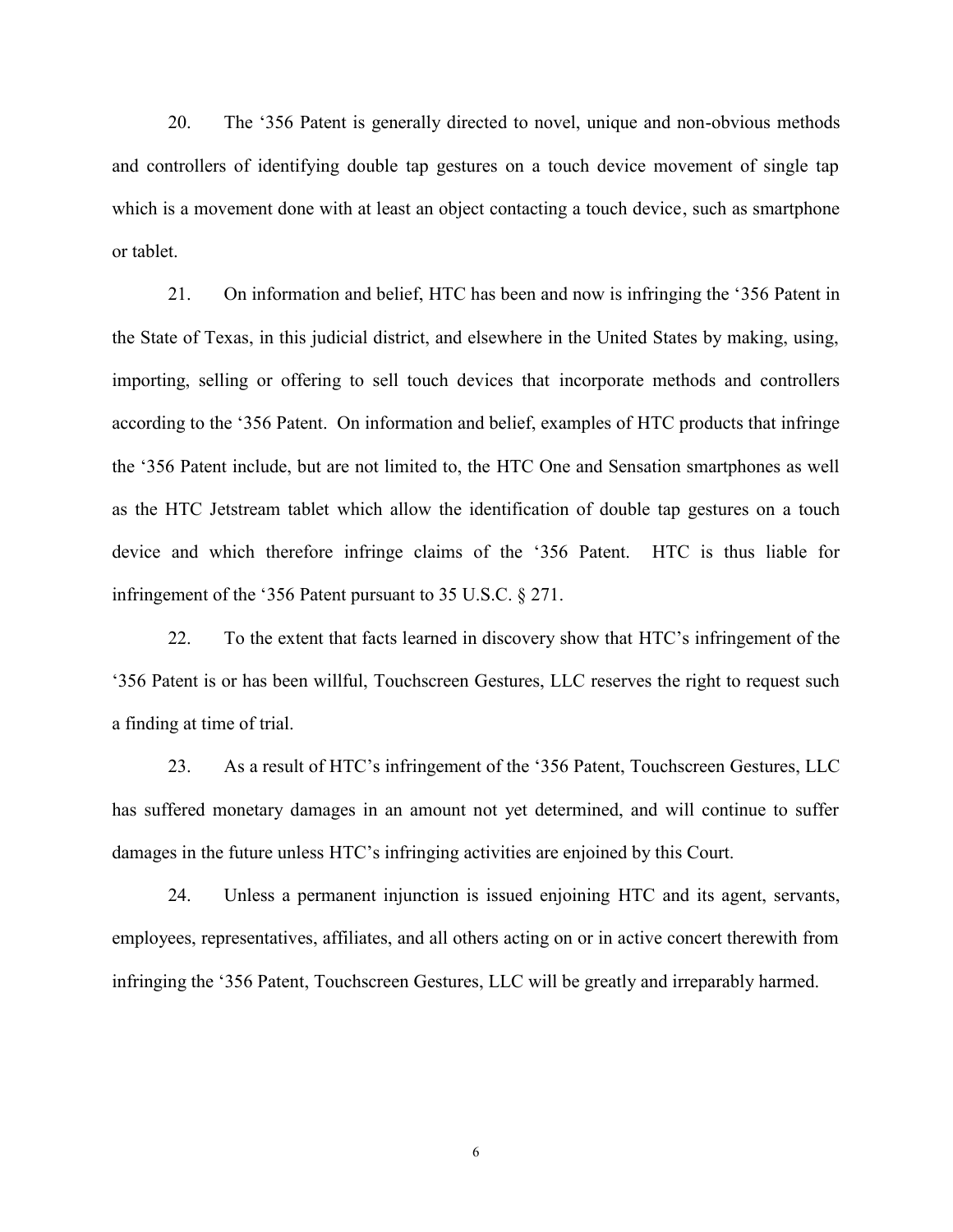#### $C$ OUNTI

### INFRINGEMENT OF U.S. P7,437119241547 NO.

25. TouchscGesturesis LtLnCe owner of all rights, title and in States Pase7o\$t1, AN 507 the 457Patent ) enMettlheodd of Scrolling Window S by Means of Controlling EledTh4on PiateDnetviwcaes islaned rypn15, 2008 after a full and fair examination by the United States Paten application lead4i5nPerattonent hew as Frielle rolumeny 1.2.At  $2a$  O Maed as Exhibit D is a copy of the 457 Patent.

26. The 457Patentense roally directed to noved by union boad red and nongeled non and electronic devices of scrolsting theos weinsolm averts pot reneen or tablet.

27. On information beling the belief and now is in 415 Phagtion regt time the State assf, Trexthis judicial district, and elseewhere leining, the sindign, it importing, selling or offering to isned orpoouroanled nenveitcheosd sthaantid ele devicaecs cording  $356$ Rhateent. On information and HTDG  $p$  inert,  $u \boldsymbol{e}$  that that  $\boldsymbol{e}$  is infringe 35 f<del>or Be</del>atent include, but are  $m \delta C$  loCnminetead not  $\delta$  the ation smart as well as the HTC Jwehistothe almheodewashilteot scroll windoow ushcroteheevnisceof a and whtihcehrefion fieringe claim  $457$   $\Theta$  fattentent  $T$   $\rm{G}$  s thus liable for infringem the  $45P$  atent pursuant to 35 U.S.C. § 271.

28. To the extent that facts learnedHTnC sichi fsroi ogeny ensit or the  $45$  Patent is or has  $\overline{b}$  end an exceleies thures, Lensight to request such a form  $\overline{c}$  and  $\overline{c}$ a finding at time of trial.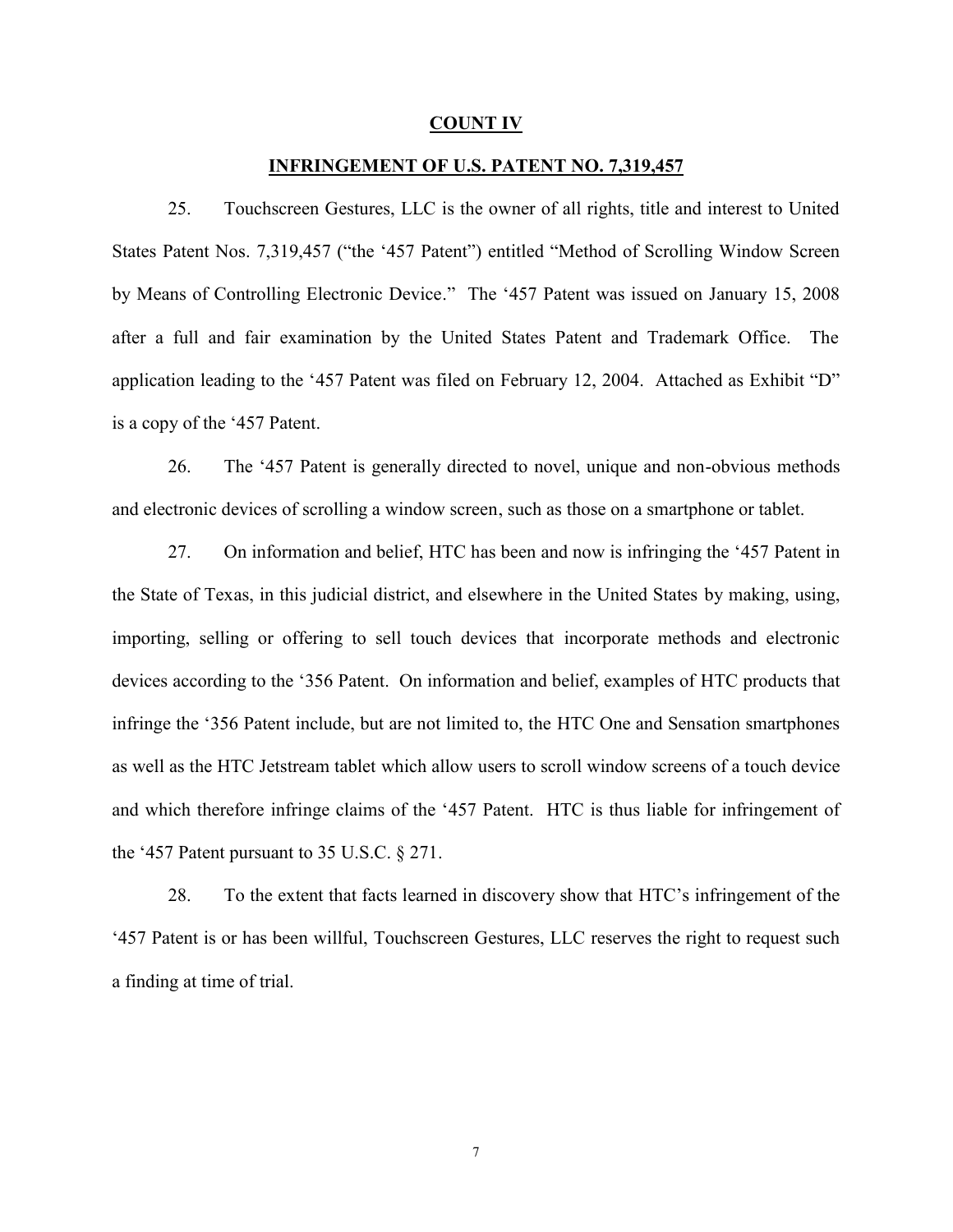$29.$  As a reshull  $TtCs$  infringement  $\Phi$  at the  $\bar{h}$  to uchscofies of tures, LLC has suffered monetary damages in an amount not yet determined, damages in the fhe TC is furning is a ctivities are enjoined by this C

30. Unless a permanent injunctio hillicanissitutesdagene indinishearvan employees, representatives, affiliates, and all others acting or infringing  $\pi$ Rate  $\pi$ b, uchscoses foures will be greatly and irreparably harmodic.

#### PRAYER FOR RELIEF

WHEREFOTROEL, chscoses hures, elsipectfully requests that this Co

A. A judgment in Tfoaw och so Gestures that HTCh ainfringed the 03 Patent, the 506 Patent, the 3P5a6 test and the athological final sun sun that  $57/2$  gement willful;

B. A permanent injunctible TCandictisofficers, directors, agents, and servants, affiliates, employees, divisions, nod rann lcho en subsiding r active concert therewith heore of Praftreing intuge  $506$  Patent, the 356  $45P$ aten

C. A judgment and ord Hell Ctequal Touchscofees nures, its LC damages, costs, expenses, aonsqilu **pigemie olig minethet rTeaCentof for r**gement of the  $031$  Patent, the  $506$  Patent, the  $B56$  be a Past pernot v, id algoring the  $45$ U.S.C. § 284;

D. An award outchscGestures, fout Leahanced damages resulting for the from the from the from the from the from the from the from the from the from the from the from the from the from the from the from the from the from the the knowing, delibelful ten atude wof Defendants prohibited condu made at least as early as the date of the filing of this Compla 284;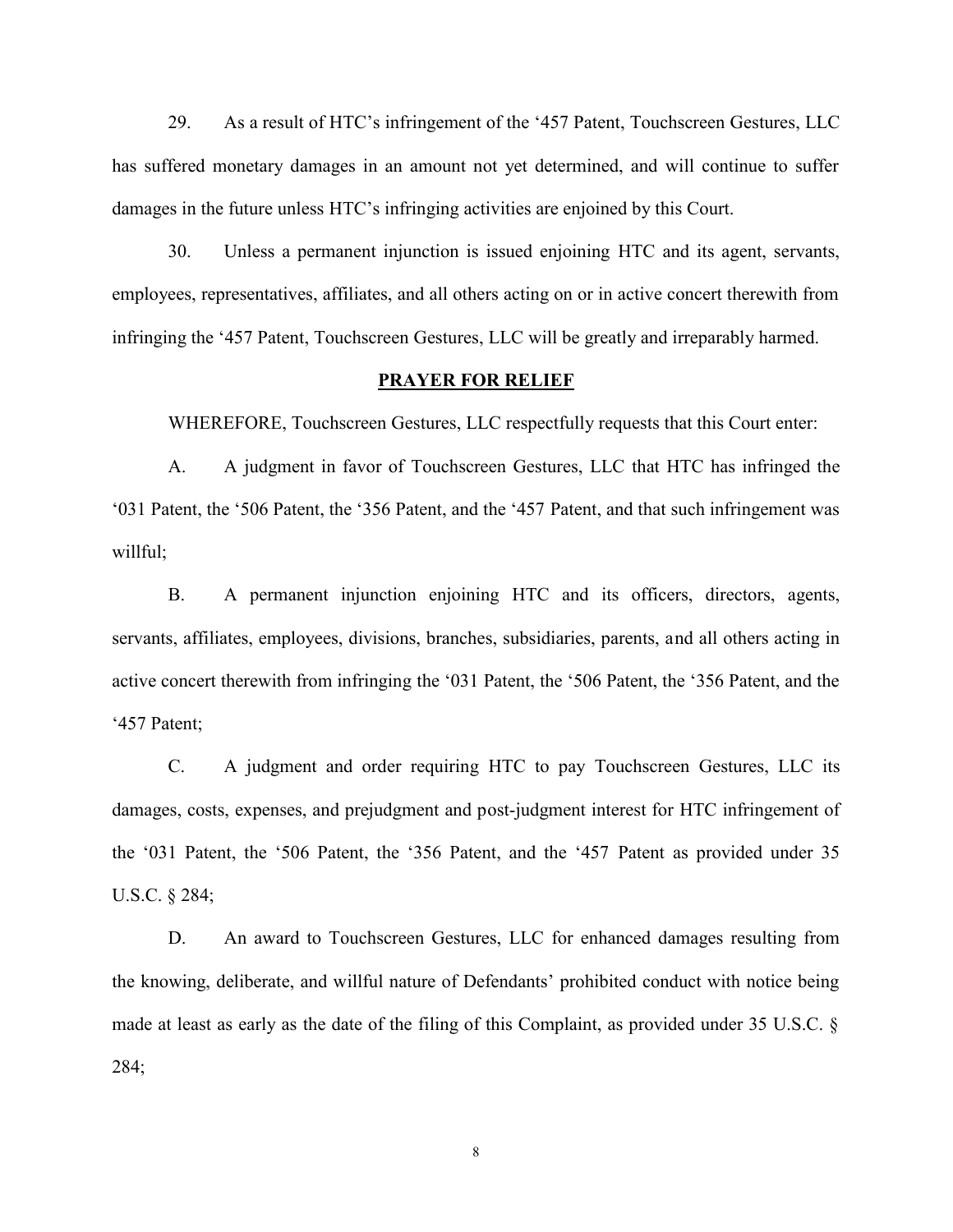E. A judgment and order finding that this is an exception of  $315. S.C.$  § 285 and Taowuacrholsio Cheestonures, its LLC is a sonable attorneys and

F. Any and all other relief to Givensituh Teso, uthe Screenery show its be entitled.

## DEMAND FOR JURY TRIAL

TouchscGeesntures, LLnLCer Rule 38 of the Federal Rules of requests a trial by jury of any issues so triable by right.

DateAdpril, 121012 Respectfully submitted,

TOUCHSCREEN GESTURES, LLC

/s/ Winston O. Huff

Winston O. Attuofiney in Charge State Bar No. 24068745 Arthur I. Navarro State Bar No. 24068745 Navarro Huff, PLLC 302 N. Market, Suite 450 Dallas, TX 75202 214.749.1220 (Firm) 214.749.1233 (Fax) whuff@navarrohuff.com anavarro@navarrohuff.com

ATTORNEYS FOR PLAINTIFF TOUCHSCREEN GESTURES, LLC